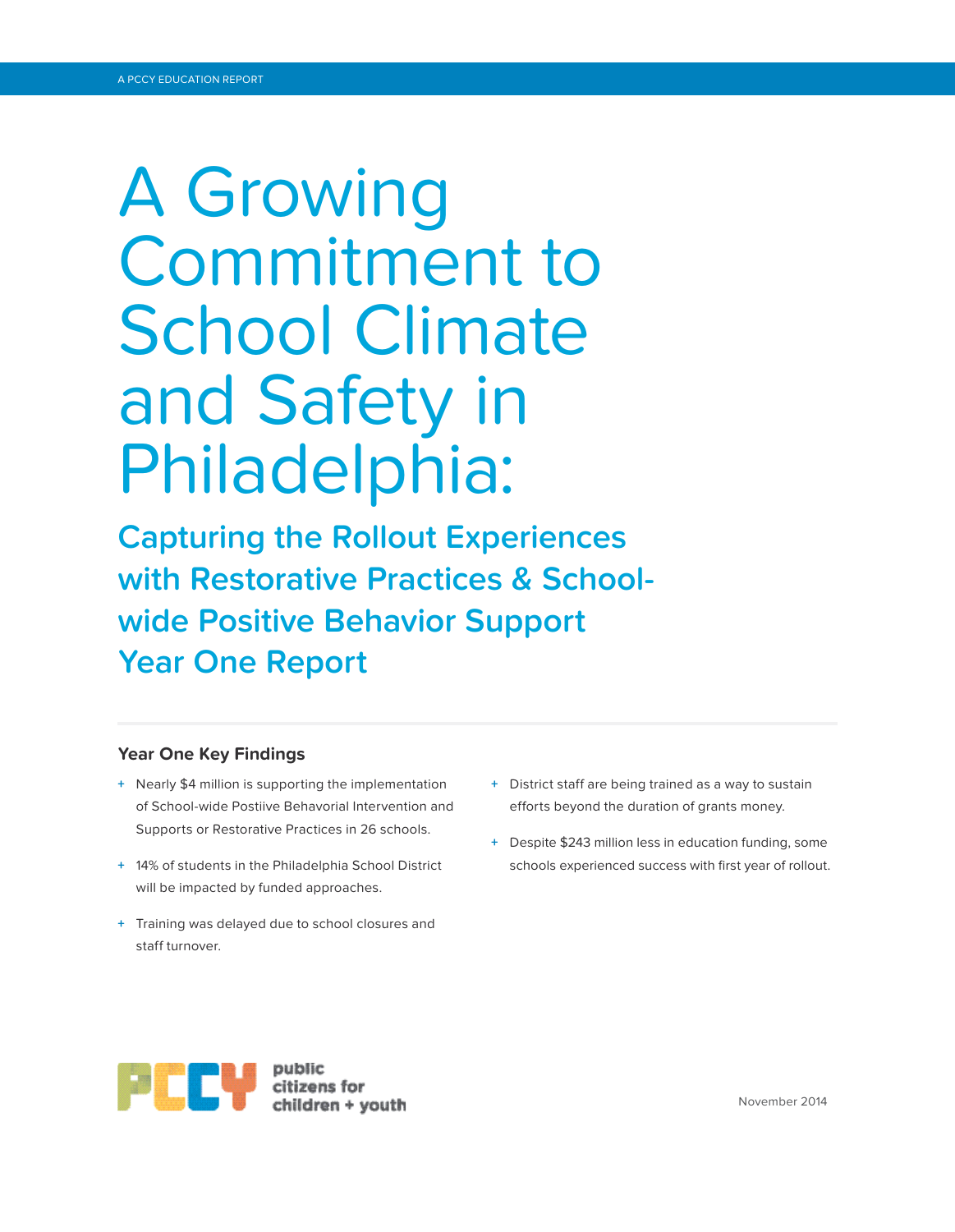PCCY conducted the research for this report with support from the Philadelphia Youth Network in service of Project U-Turn.

#### Key Informants

The information gathered in this report came from a series of interviews. Jody Greenblatt described the district's goals and plans for improving school climate and safety with positive supports and restorative practices and provided detail on the district's structure for this work and progress in rolling out both models. Dr. John Baillie, an assistant professor at IIRP, Dr. Barry McCurdy, the primary investigator from Devereux overseeing the implementation of PBIS with the Philadelphia Foundation, and Dr. Ricardo Eiraldi, the principal investigator of the CHOP study and director of Behavioral Health in Urban Schools Program, explained the function of positive supports and restorative practices along with intended goals and outcomes. Each representative also shared how staff from each

school is trained and the roles that their respective organizations will play throughout the duration of the funded grant. Christi Clark, an education organizer for the Philadelphia Student Union and coordinator of the Campaign for Nonviolent Schools, provided insight on the students, parents, and community members' views and their efforts to reverse zero tolerance practices.

PCCY also reached out to the 26 participating schools. Data was collected from ten schools: Benjamin Franklin High School, South Philadelphia High School, Warren G. Harding Middle School, Chester A. Arthur, John F. Hartranft Elementary, Robert Morris, Henry C. Lea Elementary, Thurgood Marshall Elementary, Penrose Middle School and Rudolph Blankenburg Elementary.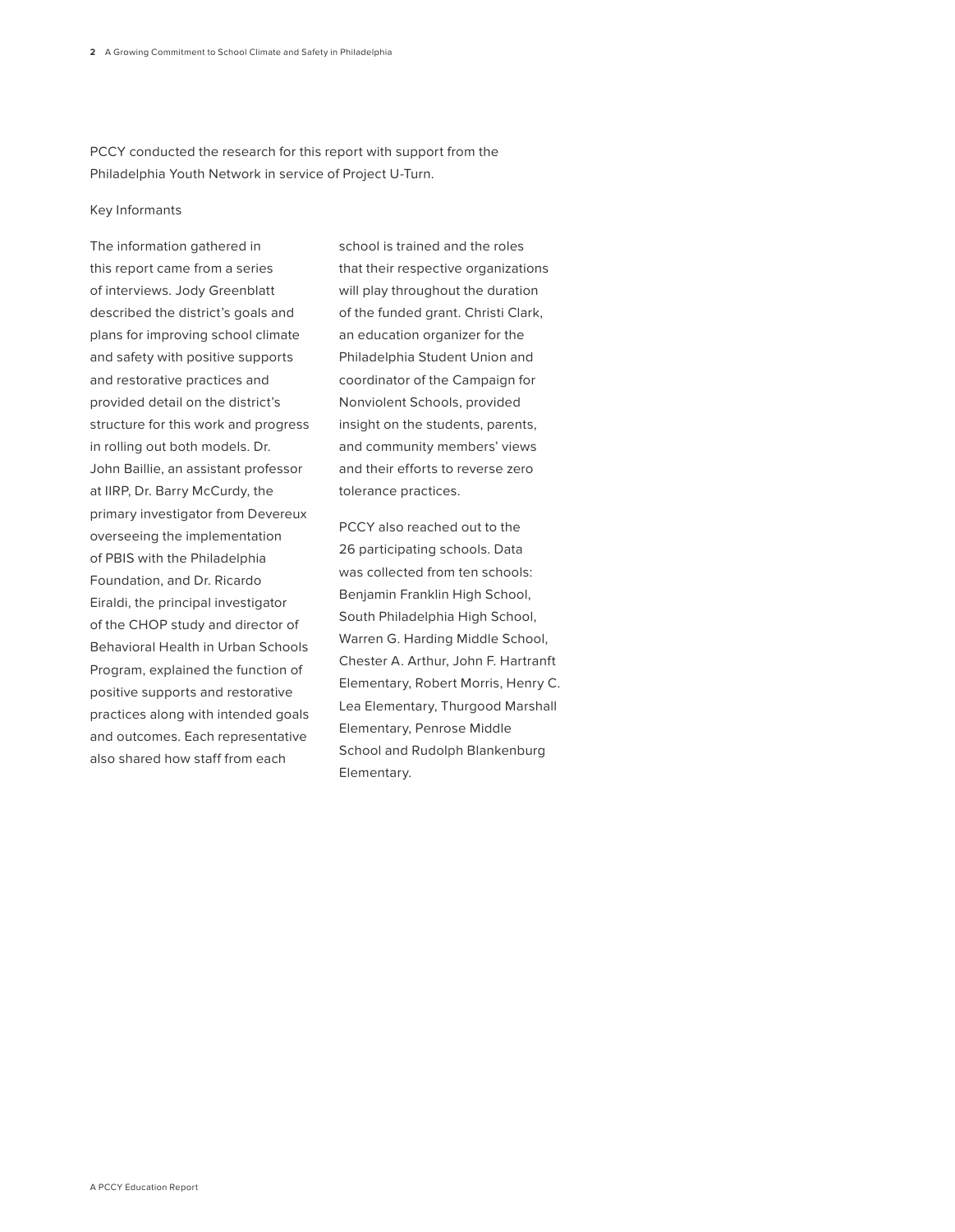- **2** Introduction
- **3** The Impact of Zero Tolerance on Philadelphia Schools
- **6** Research Says…
- **6** District's Elimination of Zero Tolerance
- **7** A Growing Commitment to Positive School Climate and Safety in Philadelphia
- **11** Describing the Methods

Restorative Practices—Theory of Change

School-Wide Positive Behavioral Intervention and Supports—Theory of Change

- **16** Applying Theory to Action— The Training Process Training for Restorative Practices Training for Positive Supports
- **20** Rolling Out the Intervention Models at the School Building Level

Some Success Stories with Rollout

- **22** Systems to Measure Fidelity
- **25** Moving forward with the Intervention Models
- **25** Conclusion

# **Contents**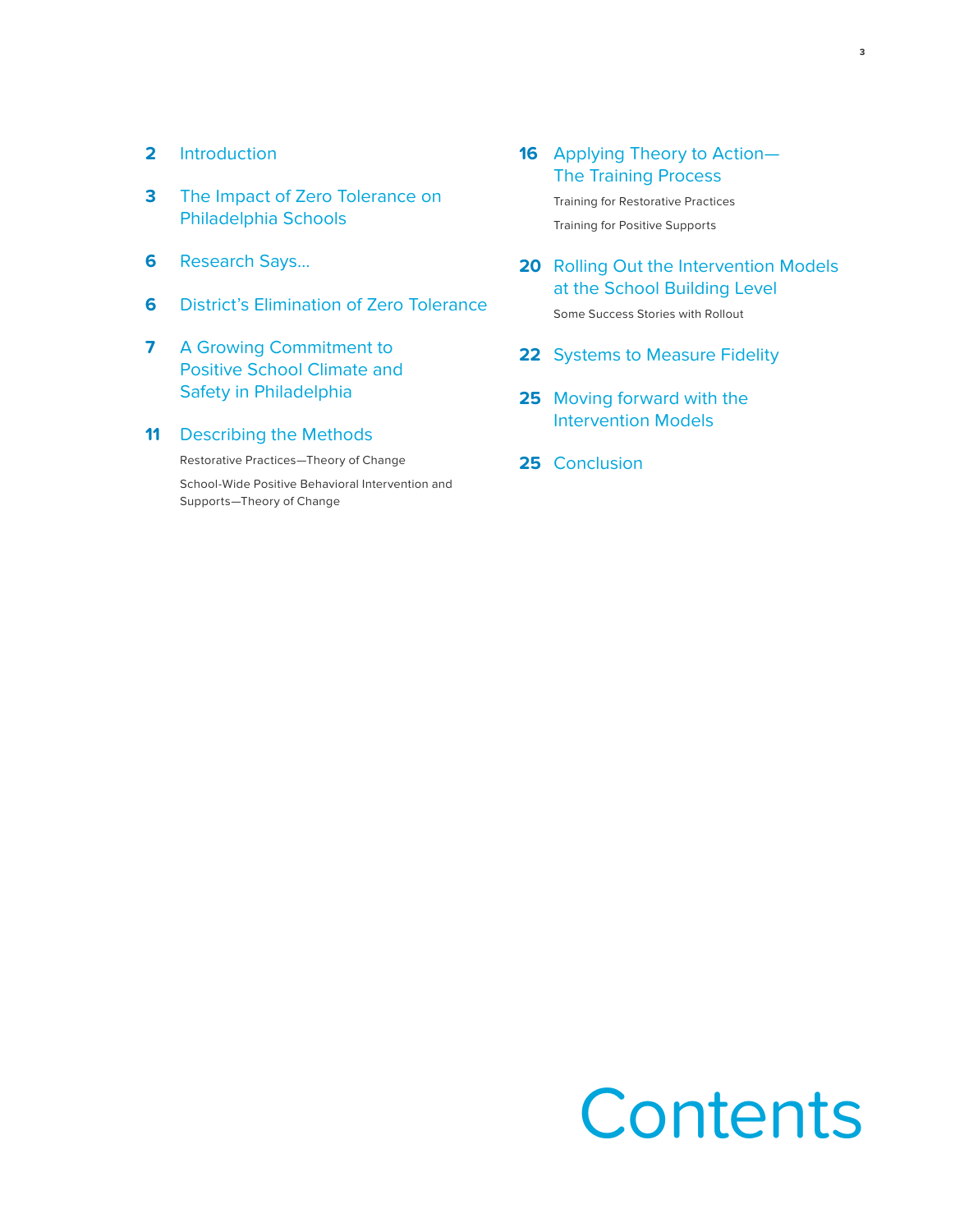# **Introduction**

Public Citizens for Children and Youth (PCCY) has been at the forefront of improving school climate and safety for students within the Philadelphia School District for decades. Most recently, PCCY and the United Way co-convened a city-wide team that assisted in the planning and implementation of Positive Behavioral intervention and Supports (PBIS) in Philadelphia on a district wide scale in 2008.

Over the years, efforts to improve student safety and school climate have been supplemented by resources that allow the District to continue implementing PBIS and other intervention models such as restorative practices in Philadelphia schools. In 2013, the District received several grants totaling nearly \$4 million for the study and implementation of School-wide Positive Behavior and Intervention Supports (SWPBIS) and restorative practices models for a period of three to five years depending on the funding source. Another four schools are implementing the SWPBIS model with funds from the National Forum, a federal partnership facilitated by the U.S. Dearptment of Justice to focus federal and community efforts on stemming the rise youth violence. The National Forum funded schools were not part of the PCCY review because the scope of this review focused only on the two larger initiatives. Because of the District's commitment to SWPBIS, it was awarded in September, 2014, a five year, federal grant of approximately \$3.5 million to sustain and expand the use of the model.

What follows is a report that looks at the District's experience implementing what we will call for shorthand "positive supports" and restorative practices in the 26 schools that are supported with funds from the Philadelphia Foundation or the Children's Hospital of Philadelphia. In particular, this report will discuss the District's shift from punitive behavioral practices, identify key players, explain in greater detail the funded approaches in dealing with student misconduct, and examine the training process. Furthermore, the report will explore the process of rolling out the positive supports or restorative practices in these schools, and some discussion of the District's plan for sustaining these efforts and implementing these models with fidelity.

## **The Impact of Zero Tolerance on Philadelphia Schools**

In January 2014, the U.S Departments of Education and Justice jointly released guidelines for creating school environments that are safe and supportive to students." Rather than simply suspending and expelling students, the report offers alternative methods for student discipline. Attorney General Eric Holder said the problem in dealing with student misconduct often stems from well-intentioned "zero-tolerance" policies that too often inject the criminal justice system into the resolution of school problems. Zero tolerance policies, a tool that became popular in the 1990s, often spell out uniform and swift punishment for minor offenses such as truancy, chewing gum or talking back to school teachers and administrators. Violators can lose classroom time or become saddled with a criminal record. After years of over-investing in police spending, and under-investing in preventive approaches the data is clear: zero tolerance approaches to discipline are ineffective and present a major cost for students and budgets.iii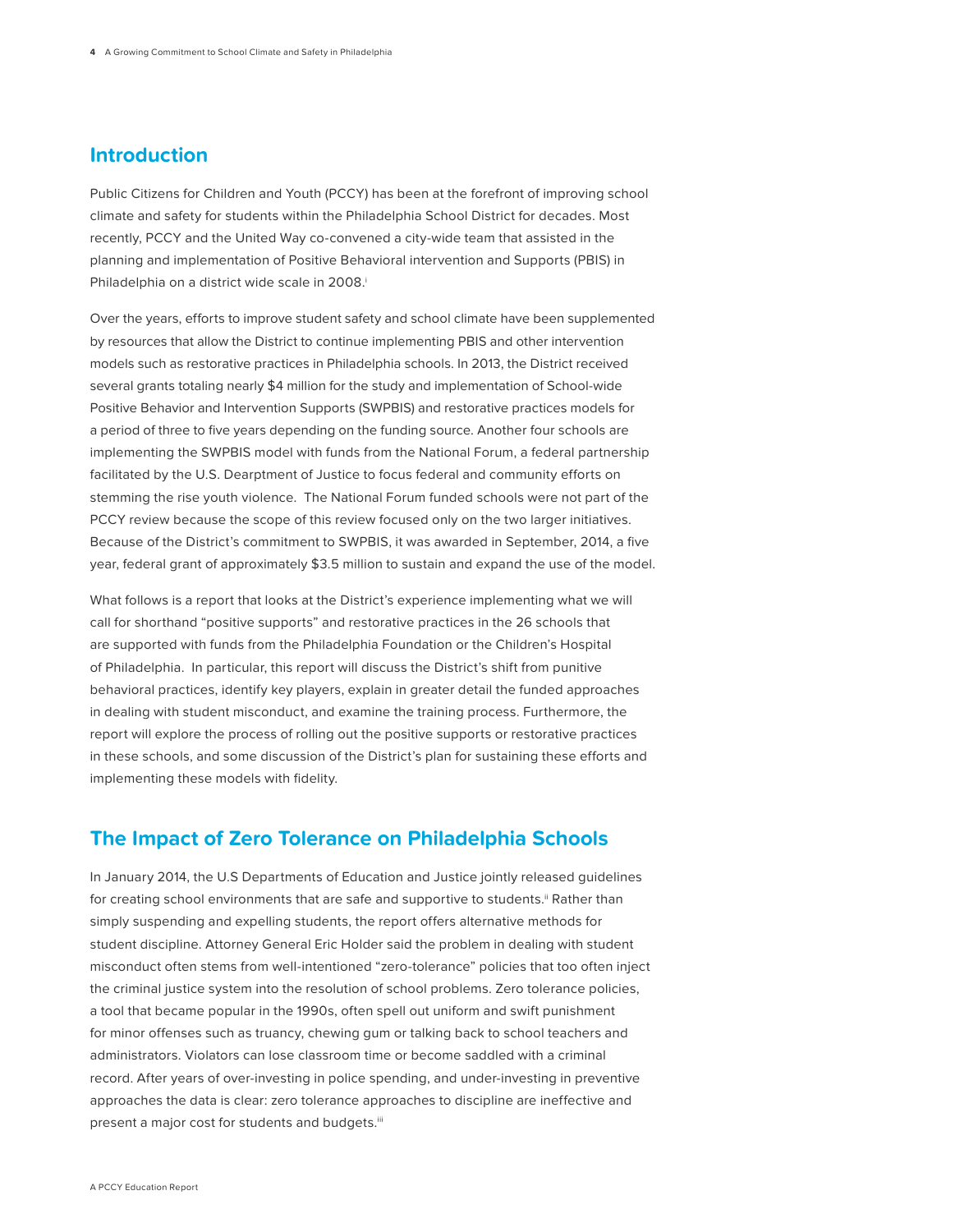In American schools, Black students without disabilities are more than three times likely to be suspended or expelled than White students.<sup>iv</sup> Students who are suspended or expelled are more likely to be retained a grade and are at a higher risk for dropping out of school.<sup>y</sup> More troubling, a report by Philadelphia-based Youth United for Change and the Advancement Project in 2011 found that most students expelled from Philadelphia schools were 11 and 12 years old.vi

## **Research Says…**

When students feel safe, supported, independent, and competent, they are more likely to engage with teachers, peers, and school work in productive ways. Without this positive environment, students are more likely to lose motivation and productivity in social and academic spheres.<sup>vii</sup> Several studies have uncovered links between a sense of community and positive academic student outcomes.<sup>viii</sup> Schools implementing positive climate programs across the country find an increase in academic achievement as well as a decrease in violence and suspensions, keeping kids in school where more learning occurs. By contrast, harsh discipline practices present a greater chance that students will become disengaged socially and academically which can lead to lower academic performance and students ultimately dropping out.<sup>ix</sup>

## **District's Elimination of Zero Tolerance:**

In August 2012, amid increasing pressure from student and community advocates, the Philadelphia School District revised its "code of conduct and shifted the District's climate and disciplinary approach away from a zero tolerance policy which had guided the District's disciplinary procedures since 2008. The new policy employs a series of intervention approaches with guidelines that can be used by principals at their discretion. The goals of this new approach are to increase student "self management" skills, drive down the use of out of school suspensions and improve overall school climate. In addition, expulsion cases must be reviewed by the relatively new Expulsion Review Committee formed in 2012, which serves as an intermediary council of administrators, before expulsion recommendations are sent to the School Reform Commission for action. "That extra layer of discretion is expected to help reduce the number of expulsions and mitigate the amount of time the SRC spends on individual discipline cases, another concern with the old policy."x

In an effort to reduce the number of suspensions and expulsions, improve school attendance, support students, and create learning environments that promote academic excellence, the district also began to explore and adopt non-punitive approaches for dealing with student misconduct. Well before the U.S Departments of Education and Justice released their 2014 guiding principles for improving school climate and discipline, the School District of Philadelphia was already adopting targeted approaches such as school wide positive behavior support and school-based restorative practice models.

The positive supports model was adopted in Philadelphia as early as 1999 in the Francis Scott Key School. In 2001, the federal government provided a grant to Devereux Center for Effective Schools for a demonstration project at Anna B. Day Elementary and James Logan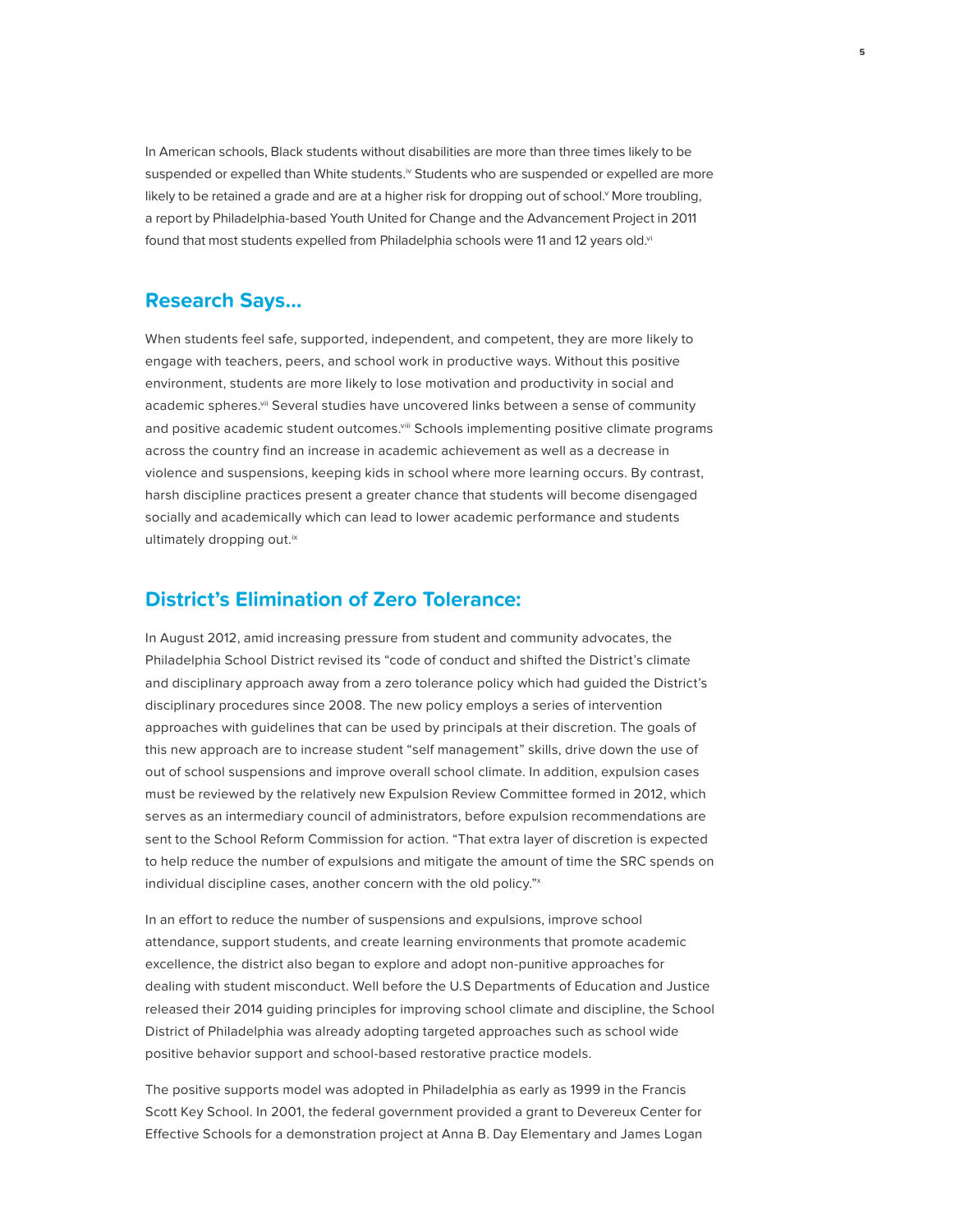Elementary Schools. There have been other attempts over the years to implement positive supports programs in schools, for example at James Logan Elementary which continues to operate the program.

Alternatively, restorative practice models were first adopted in 2000 in some parochial schools in Philadelphia. Likewise West Philadelphia High School adopted the model. The school was on the state's "Persistently Dangerous Schools" list for six years and was quickly able to reduce their violent acts and serious incidents by 52% during the 2007– 2008 academic year, just one year after implementation. Harding Middle School adopted restorative practice models in 2012–2013 school year and it too experienced a dramatic decline in serious incidents, reducing out-of-school suspensions by nearly half after their first year of adoption.

# **A Growing Commitment to Positive School Climate and Safety in Philadelphia**

In 2010–2011 school year, the district convened a Safety Engagement Committee under the leadership of School Reform Commissioner Lorene Cary to focus on improving school climate. The Safety and Engagement Committee included members from the Mayor's office of public safety, the Mayor's office of education, staff from Congreso and other community organizations, District Central Office staff, and school-based staff. After Commissioner Cary left the SRC, the committee has continued under the leadership of Stoneleigh Fellow, Jody Greenblatt, and the district's Chief of Student Support Services, Karyn Lynch. The mission of the Safety Engagement Committee is to consistently implement systemic, sustained school climate improvement efforts across the district. With new resources from the Philadelphia Foundation, the Children's Hospital of Philadelphia, and the National Forum on Youth Violence, the district is implementing a multi-million dollar school climate and safety improvement strategy targeted at 17,863 or 14% of the district's students.

The Philadelphia Foundation invested \$730,676 to implement the restorative practices and positive supports models in 20 schools over three years. Additionally, the National Institute of Child Health and Human Development (NICHD) awarded the Children's Hospital of Philadelphia a \$3.1 million, five year grant, to implement positive supports in an additional six elementary schools and to study the level of support needed to address the needs of students with, or at risk for, externalizing or anxiety disorders over the course of the five years. (See Figure 1 at right).

Funds from the Philadelphia Foundation go directly to the International Institute for Restorative Practices (IIRP) and Devereux's Center for Effective Schools, both of which are nationally recognized organizations specializing in the training of restorative practice and positive supports models. Both organizations provide prescribed services to the twenty participating schools to support effective implementation of the specific behavioral models. IIRP collects baseline discipline data, provides online tools to help school staff implement restorative practices, conducts four days of onsite professional development for school staff, manages ongoing consultation, and finally ensures the licensure of school staff.<sup>1</sup> Devereux provides training for the leadership team and on-

1 A more detailed description of IIRP's program activities can be found by visiting safersanerschools.org and selecting "program activities"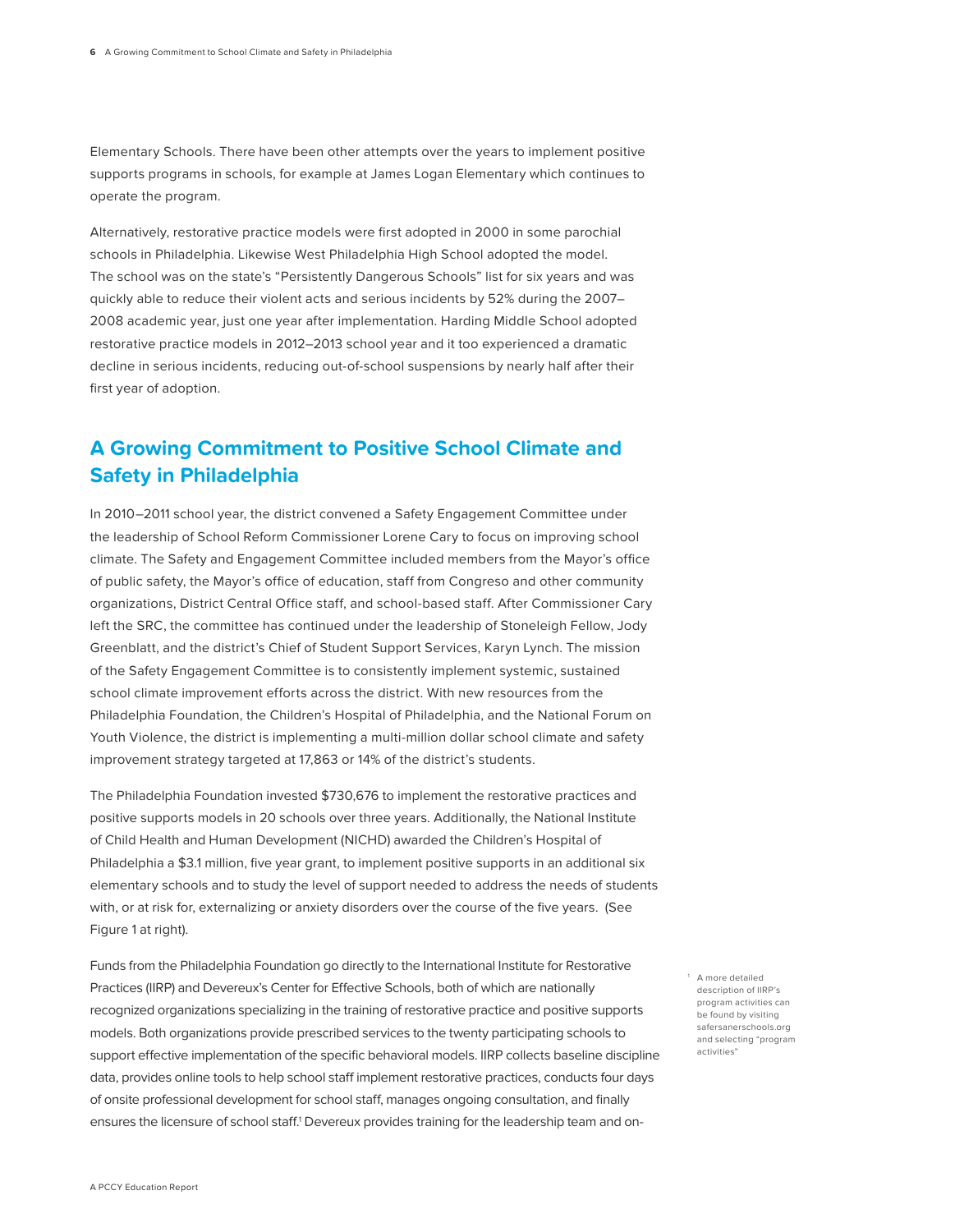| <b>Positive Supports</b>  | # of Students SY 2013 | <b>Restorative Practices</b> | # of Students SY 2013 |
|---------------------------|-----------------------|------------------------------|-----------------------|
| <b>Elementary Schools</b> |                       | <b>Elementary Schools</b>    |                       |
| Chester A. Arthur         | 307                   | <b>Robert Morris</b>         | 553                   |
| Rudolph Blankenburg       | 507                   | <b>Middle Schools</b>        |                       |
| <b>Tanner Duckery</b>     | 590                   | Warren G. Harding            | 919                   |
| John F. Hartranft         | 559                   | <b>High Schools</b>          |                       |
| Henry C. Lea              | 582                   | John Bartram                 | 1,067                 |
| <b>William McKinley</b>   | 464                   | Benjamin Franklin            | 848                   |
| Penrose                   | 709                   | High School of the Future    | 696                   |
| <b>Middle Schools</b>     |                       | <b>Kensington CAPA</b>       | 447                   |
| Roberto Clemente          | 518                   | Martin Luther King           | 1,109                 |
| Theodore Roosevelt        | 694                   | Overbrook                    | 973                   |
| Tilden Middle             | 680                   | Roxborough                   | 618                   |
|                           |                       | South Philadelphia           | 1,029                 |
| <b>TOTAL</b>              | 5,610                 | <b>TOTAL</b>                 | 8,259                 |

## **FIGURE 1:** SCHOOLS INVOLVED IN PHILADELPHIA FOUNDATION PILOT

### ELEMENTARY SCHOOLS INVOLVED IN CHILDREN'S HOSPITAL OF PHILADELPHIA POSITIVE SUPPORTS STUDY

| <b>Positive Supports</b>   | # of Students SY 2013 | <b>Restorative Practices</b>              | # of Students SY 2013 |
|----------------------------|-----------------------|-------------------------------------------|-----------------------|
| Julia Deburgos             | 835                   | Philip H. Sheridan                        | 732                   |
| <b>Thurgood Marshall</b>   | 687                   | <b>Bayard Taylor</b>                      | 536                   |
| Andrew J. Morrison         | 679                   | John Welsh                                | 525                   |
| <b>TOTAL IN CHOP STUDY</b> | 3.994                 | <b>OVERALL GRAND TOTAL</b><br>OF STUDENTS | 17,863                |

Four additional schools, Dick, Blaine, Kelley and Wright are also employing the positive supports model as part of the Department of Justice's National Forum program.

going coach training. They are also responsible for the development of a School-wide Information System, which is a web-based data system now used by schools to evaluate and revise their approach in dealing with student misconduct, and posters that reinforce school-wide expectations.

CHOP is chiefly responsible for research examining the training and on-going consultation for school staff. They also contract with the Coping Power Program and the Friends for Life Program to train the counselors at each school on how to effectively tend to children with behavioral and anxiety problems. CHOP also pays small stipends to parents and teachers for data collection and to the counselors for conducting group sessions for students that exhibit at-risk behavior.

A "district level leadership team" was formed to monitor progress, share successes and address any issues that may arise throughout the process of implementing this phase of the positive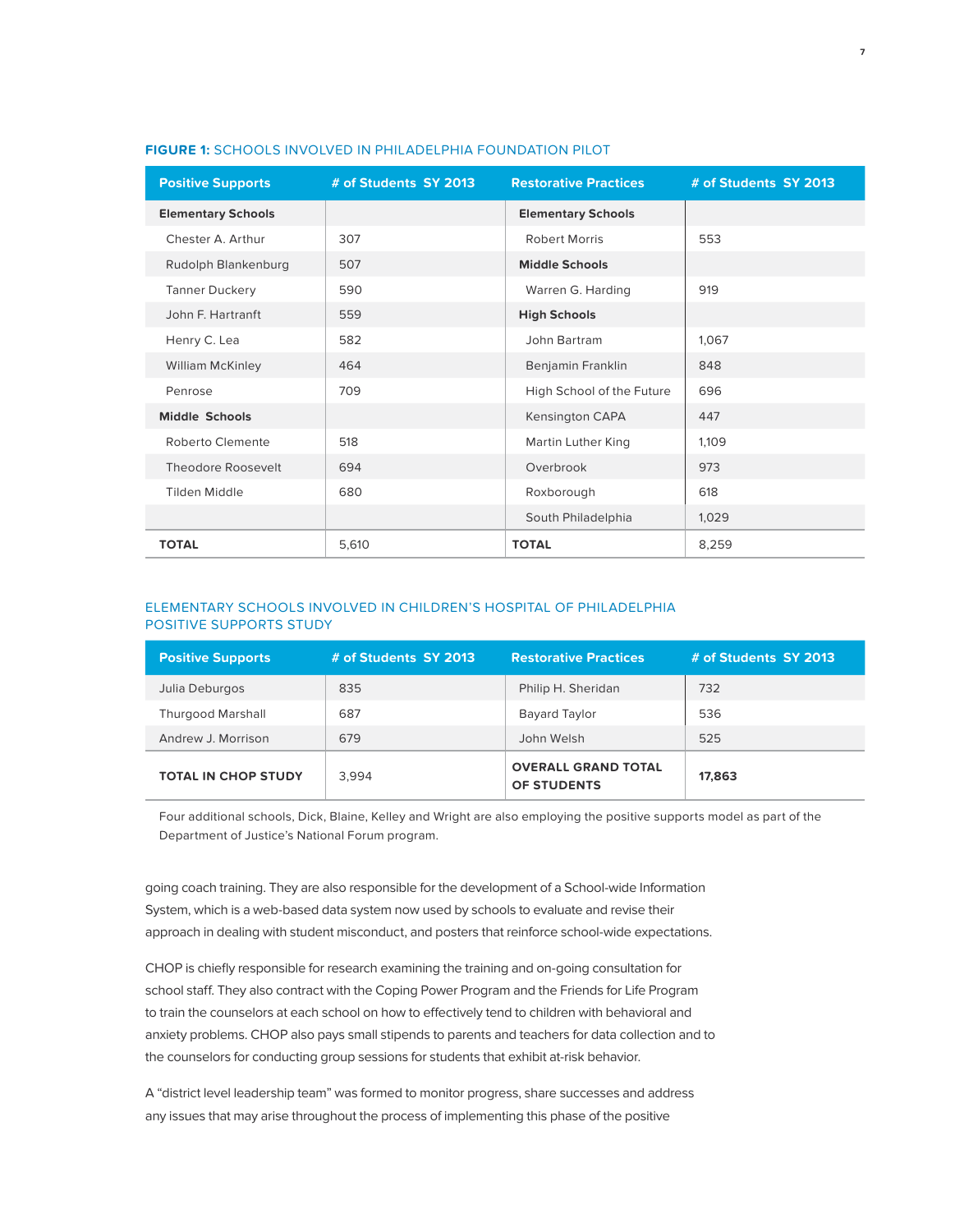supports and restorative practices models. Jody Greenblatt, the co-leader of the district's Safety Engagement Committee, leads the "district level leadership team" which also includes representatives from the Campaign for Nonviolent Schools, Devereux, the International Institute for Restorative Practices (IIRP), Mayor's Office of Education, Department of Behavioral Health, the city's Department of Health, the Deputy for Rights and Responsibilities, the Deputy for Prevention and Intervention, the Philadelphia Foundation, and the Children's Hospital of Philadelphia (CHOP).

# **Describing the Methods**

## **Restorative Practices—Theory of Change**

Restorative practices are adopted from the "restorative justice" model used widely in the criminal justice sector. At its core, restorative justice practices seek to hold offenders accountable by giving them the opportunity to repair any harm they may have caused another individual or group of people. The reparation of harm is done through face-to-face interactions between the "offender" and "victim." The idea of being restorative suggests that misconduct is best resolved by involving every individual that may have been affected by the act.

Using this approach, schools hold students accountable for their actions, promote empathy, and espouse a sense of community where students feel welcome, safe, supported and ready to learn. The model aims to: (1) improve safety by preventing future harm, (2) offer productive alternatives to suspensions and expulsions, (3) create supportive environments that can improve learning, and (4) cultivate effective strategies in dealing with behavior and complex school behavioral issues.

The goal of restorative practices can be captured in the "Social Discipline Model" figure below. The "Social Discipline Model" suggests that restorative practices work best when there is high support and high control present.<sup>xi</sup> Any deviation from high support and high control, as the model suggests, will not result in the desired student behavior. The "Zero

| TO            | WITH          |  |
|---------------|---------------|--|
| punitive      | restorative   |  |
| authoritarian | authoritative |  |
| <b>NOT</b>    | <b>FOR</b>    |  |
| neglectful    | permissive    |  |
| mesponsible   | patemalistic  |  |

LOW -support (encouragement, nurture)->

Tolerance" model is high in control but provides low support. The IIRP found that simply punishing students provides a temporal solution with no active engagement from the student and does not adequately address the underlying motive that may have caused the student's misconduct.<sup>xii</sup> It is important that the reparation of harm is done with students rather than to or for them— or simply doing nothing at all. Restorative practices engage students as a way to hold them accountable to their actions.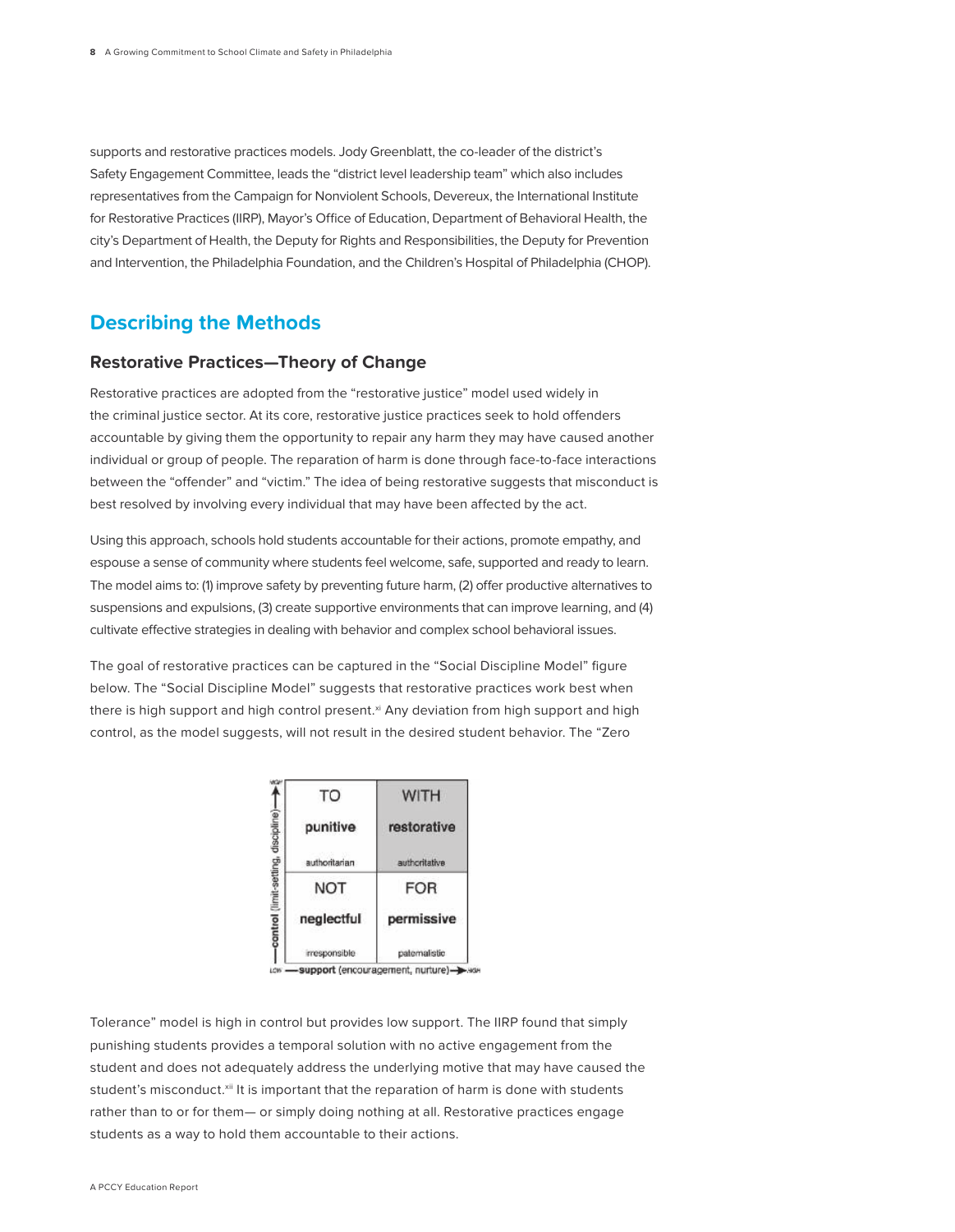

**9**

#### **IIRP'S SOCIAL DISCIPLINE MODEL**

Restorative practices range from informal to formal approaches that respond to misbehavior and harm. As identified on the "restorative practice continuum" below, restorative practices rely on five fundamental processes. These approaches include affectionate statements, affectionate questions, small impromptu conferences, "circles," and formal conferences.xiii

Figure Retrieved from the International Institute of Restorative Practices

- **+ "Affective Statements"—**used by teachers or school administrators when addressing the (good or bad) behavior of their students. Affective statements promote empathy and humanize school administration by giving them the opportunity to express how a student's behavior made them feel. "It upsets me when you talk during class, I expect better from you" is an example of an affective statement.
- **+ "Affective Questions"—**or "Restorative Questions" give school administrators the opportunity to address inappropriate behavior but allow students to think for themselves and reflect on how they may have affected other people. "What impact has this incident had on you and others?" is an example of an affectionate question.
- **+ "Small impromptu conferences"—**builds on affective questions to quickly resolve lower-level incidents involving two or more people.
- **+ "Circles"—**are small group conversations facilitated by a trained school staff. "Circles" are the most distinctive approach in restorative practices. They build a sense of community by allowing everyone to express their feelings and take responsibility for their actions.
- **+ "Formal conferences"—**involves a trained facilitator from IIRP. Conferences take more time to organize because the participants include those who did the wrong, the individuals that were affected by the wrong, along with the family and friends of both parties.<sup>xiv</sup>

The appropriate intervention is based on the severity of the incident, stakeholder needs, and the time needed to address the misconduct. Generally, the more serious and complex incidents require a more structured and formal approach. While restorative techniques are useful in dealing with misconduct, it is important to note that they are not used only to correct misbehavior. Restorative techniques are also proactive in that they are intended to prevent and reduce the recurrence of student misconduct.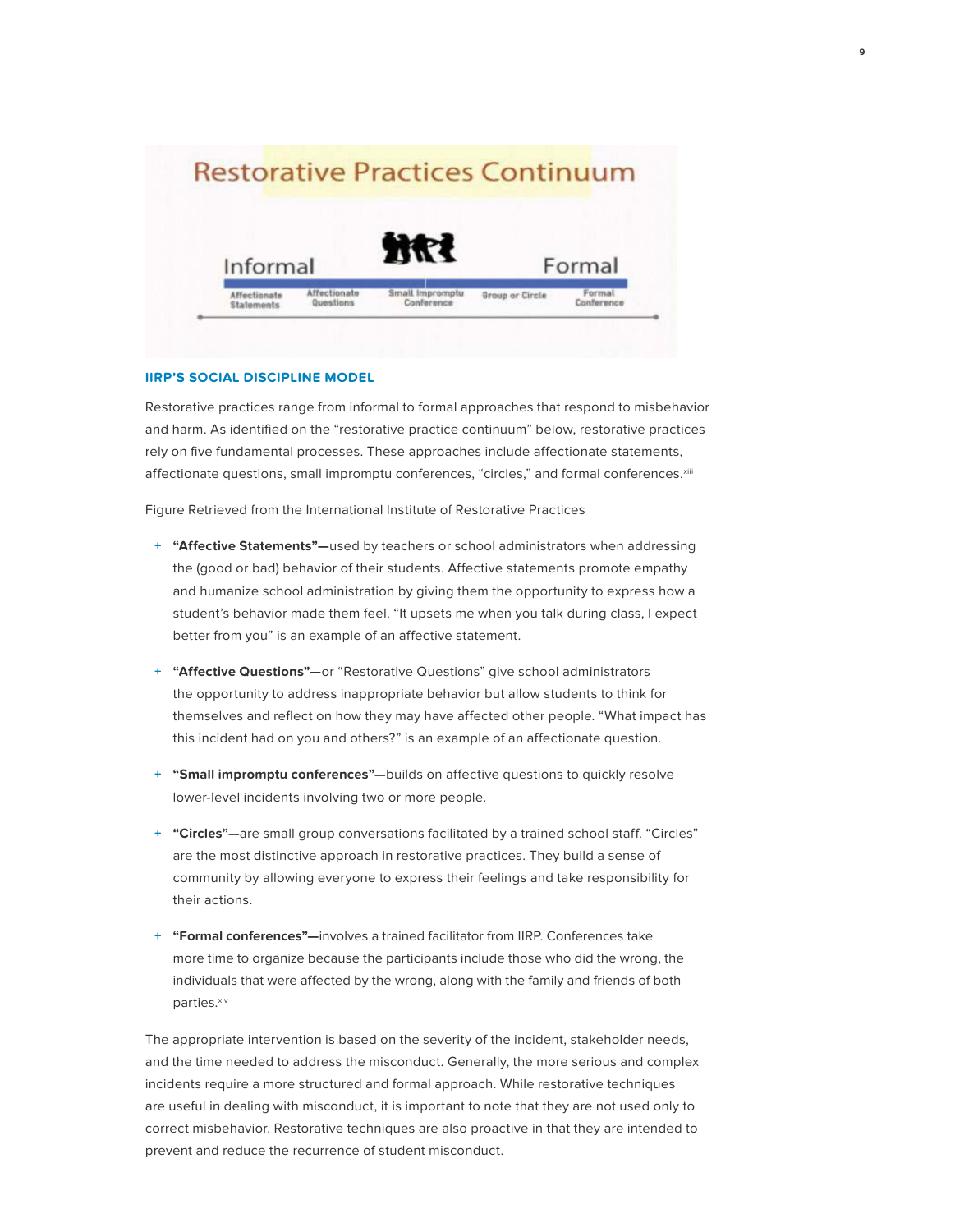## **School-Wide Positive Behavioral Intervention and Supports— Theory of Change**

The Positive Supports model is an integrated service model that targets changes in school climate as a way of improving a school's operations and procedures. In order to provide the most appropriate services, students are organized in three different groups: (1) primary prevention, (2) secondary prevention, and (3) tertiary prevention. The organization of the three groups is best displayed in the "Continuum of School-Wide Instructional & Positive Behavior Support" diagram below.



Figure retrieved from pbis.org

- **+ Tier 1: Primary Prevention—**focuses on preventing new cases of behavioral problems by using school-wide strategies such as school-wide discipline, classroom management, and effective instructional practices. Students and school personnel all play a role in setting behavioral expectations and routines that promote a positive school environment.
- **+ Tier 2: Secondary Prevention—**geared towards students that display behavioral problems despite the school-wide approach adopted in Tier 1. These students may require additional adult and peer support through different programming, structure, and feedback.
- **+ Tier 3: Tertiary Prevention—**for students who exhibit high-risk behavior and require more individualized support. These students have failed to respond successfully to the interventions in Tier 1and Tier 2 or display behavior that is harmful to themselves, their peers, or school staff that warrants an individualized intervention. A behavioral program such as Therapeutic Emotional Support (TES) is an example of individualized services available through the School District of Philadelphia for students that fall in Tier 3.

Positive supports approaches build an environment that fosters empathy, promote critical thinking, and develop behavioral skills critical for a life beyond school. Each school is responsible for choosing three to five behavioral expectations for their students. For example, "be kind", "be respectful", and "be responsible" are behavioral expectations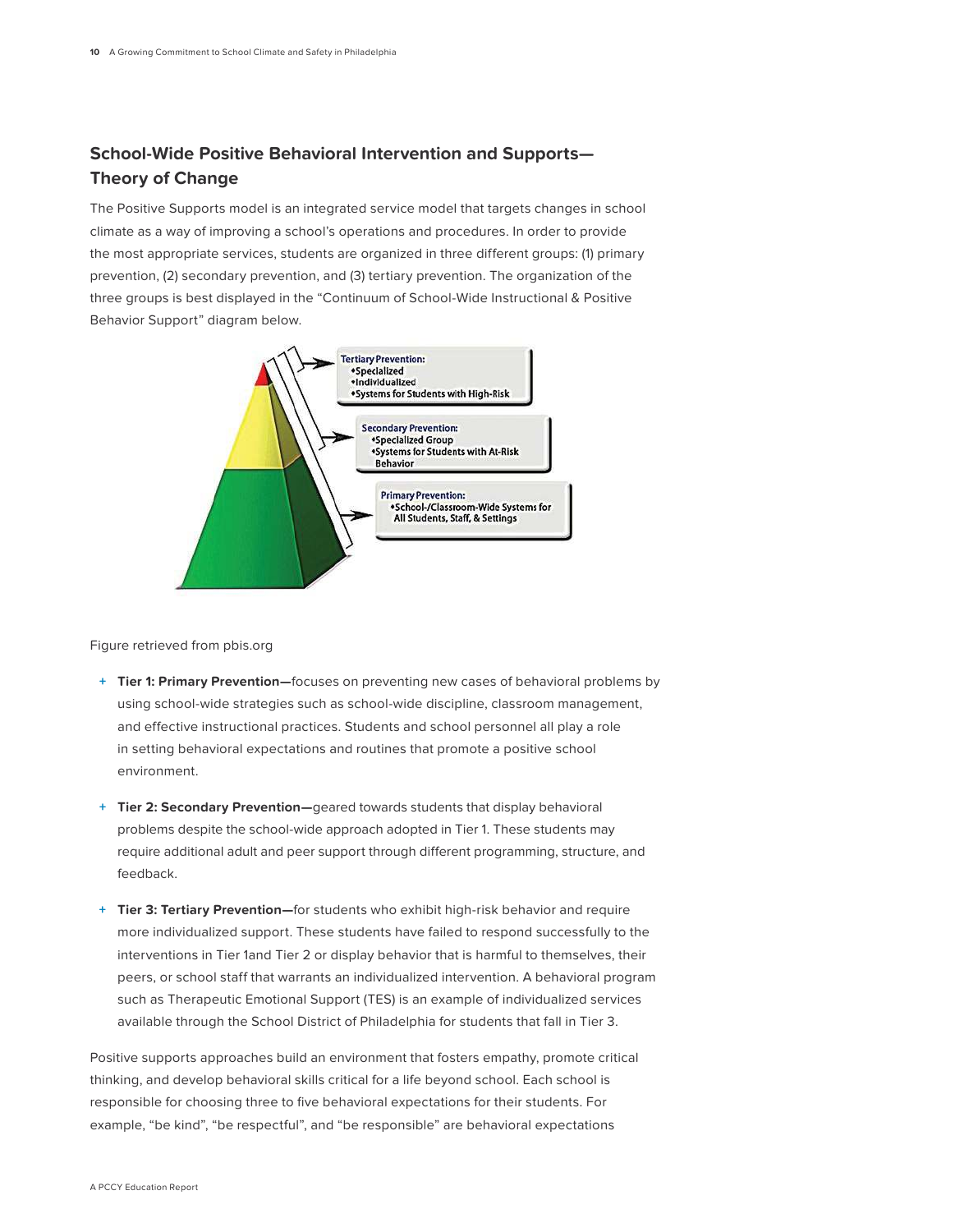that everyone in a given school would be expected to uphold. A system of rewards and consequences is developed to provide incentives to students for following the rules and disincentives for disobeying the rules.

The idea of a school-wide intervention program suggests that positive behavior support is not exclusive to the classroom—everyone in the cafeteria, on the playground, and hallway plays an instrumental role in implementation. To successfully implement a positive supports model, as noted by Devereux's Dr. Barry McCurdy, "all of the adults in the school have to exhibit the behavior that is expected of the students."

# **Applying Theory to Action—The Training Process**

### **Training for Restorative Practices**

Superintendent Dr. William Hite saw the need to use restorative practices in the ten "receiving schools." These schools received new students transferring in from one of 23 schools closed in 2013. The "receiving schools" participated in the IIRP training throughout the school year. The trainings, led by IIRP, introduced the basic elements of restorative practices with an emphasis on how to conduct "circles" for both behavioral and academic purposes.

Originally IIRP was expected to conduct the training in a four day concentrated manner in the in 2013. Unfortunately, the high level of transition in the District due to the closures made the delivery of training in a concentrated fashion wasn't possible. While the training occurred during the school year, the District reported that it was a challenge to deliver the training over several months rather than in four successive days as originally planned.

With respect to the training, every school employee who has contact with students was encouraged to attend. IIRP noted that getting some school staff to fully commit to the idea of restorative practices while letting go of old practices and habits was challenging. To help persuade some participants on the effectiveness of restorative practices, IIRP found it beneficial to conduct a circle with school staff. The trainers used the subject of the school closures and layoffs which affected school staff personally as the subject of the "circle." Staff shared their feelings in a "circle" facilitated by an IIRP representative. Members from IIRP noted that this strategy was very effective in convincing those who were initially hesitant of the benefits associated with restorative practices.

Each school was expected to establish a "professional learning group" comprised of the principal, counselor(s), and teachers. The learning group was charged with leading the school-wide model implementation and meeting with IIRP representatives at least once a month for technical assistance and evaluating school progress. Though no explicit numerical benchmarks are established for each school with respect to reducing suspensions or expulsions, the IIRP monitors were charged to see if schools are: "(1) improving their discipline numbers, (2) fostering a greater sense of safety on campus, (3) experiencing more order and less discipline referrals, and (4) are more sane." In the upcoming 2015 school year, the restorative practices schools will participate in more training during the school year to increase adherence to the model for the second year of program implementation.<sup>2</sup>

2 Visit the following link to learn more about IIRP's training: iirp.edu/pdf/WSC-Overview.pdf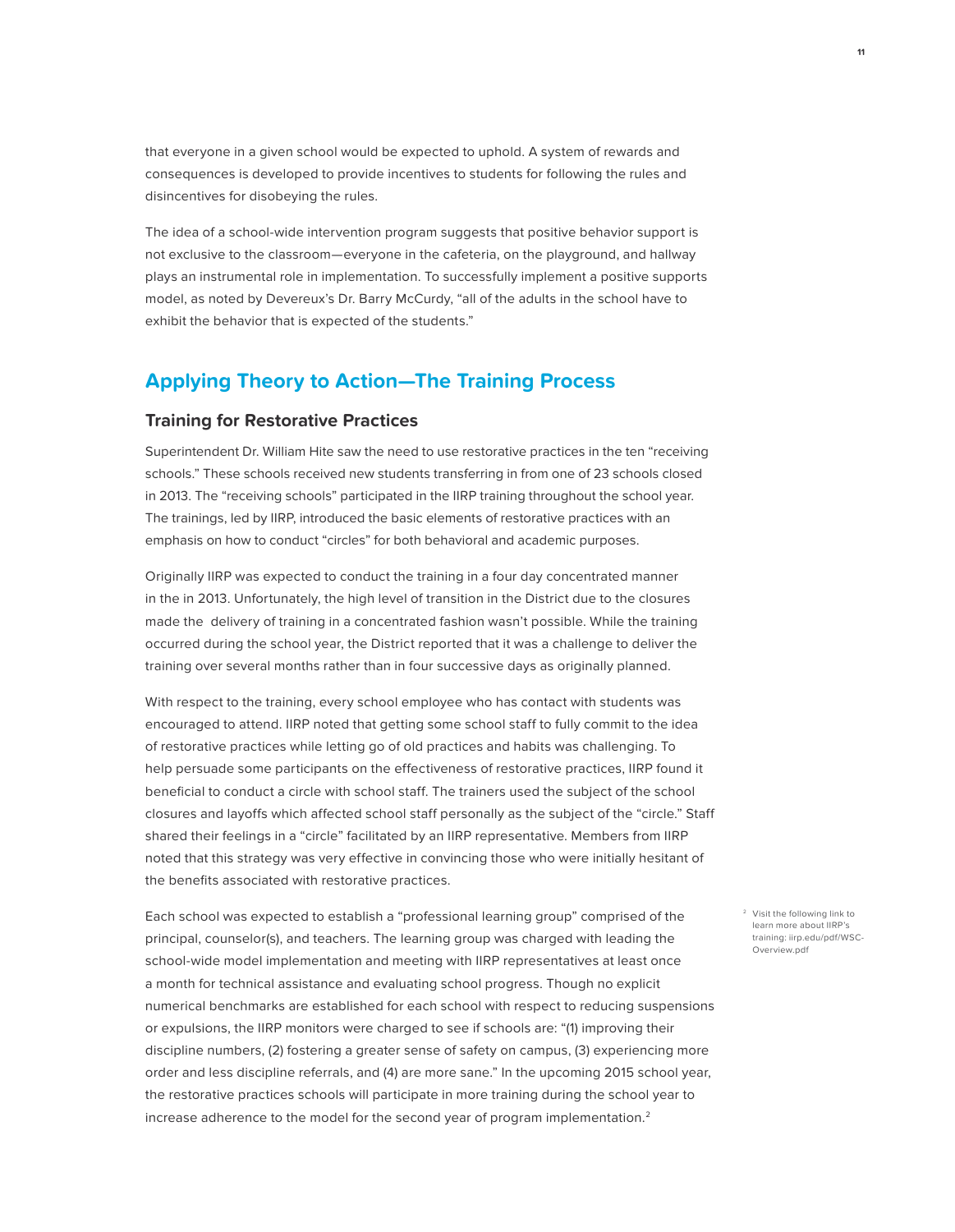Building community "buy-in" is at the heart of restorative practices. The IIRP believes that the more people that are on board with using restorative practices, the closer schools get to creating safer, saner, and more supportive environments. To help build that buy-in, the IIRP donated four days of trainings in November 2013, where students from nearby schools, representatives from the district, the Campaign for Nonviolent Schools, and the Department for Human Services attended trainings. Participants in this four-day training were introduced to the various components of restorative practices and equipped with the toolset to support the restorative practices approach to interaction with students.

## **Training for Positive Supports**

As noted earlier, two funding streams support positive supports model expansion in Philadelphia; one is a three year project administered by the Philadelphia Foundation and the other by the National Institute of Child Health and Human Development (NICHD). The CHOP model funded by the NICHD differs from the Philadelphia Foundation model because it includes a direct intervention approach, a research component, and it extends for five years.

The CHOP model will, in addition to training, study the level of support school personnel need to implement a program that meets the needs of students with, or at risk for, externalizing or anxiety disorders such as Oppositional Defiant Disorder (ODD) and Separation Anxiety Disorder (SAD).

Six K-8 public schools in North Philadelphia were selected to participate in the CHOP study. The district established baseline criteria for the selection of the participating schools. The criteria were: (1) an elementary and/or middle school, (2) student population must have at least 90% of children qualifying for free and reduced priced lunch, (3) a majority of minority students, and (4) no existing school-wide climate initiative in place. Before schools were selected to participate in the CHOP positive supports roll-out, 80% of school staff had to vote in favor of adopting the approach. However, PCCY found that in some schools the process for demonstrating staff support was rushed or less developed than in other schools.

Similar to the training process discussed with restorative practices, each positive supports school was responsible for developing a leadership team composed of principals, teachers, school administration, counselors, and support staff. The leadership team participated in three days of formal initial training.

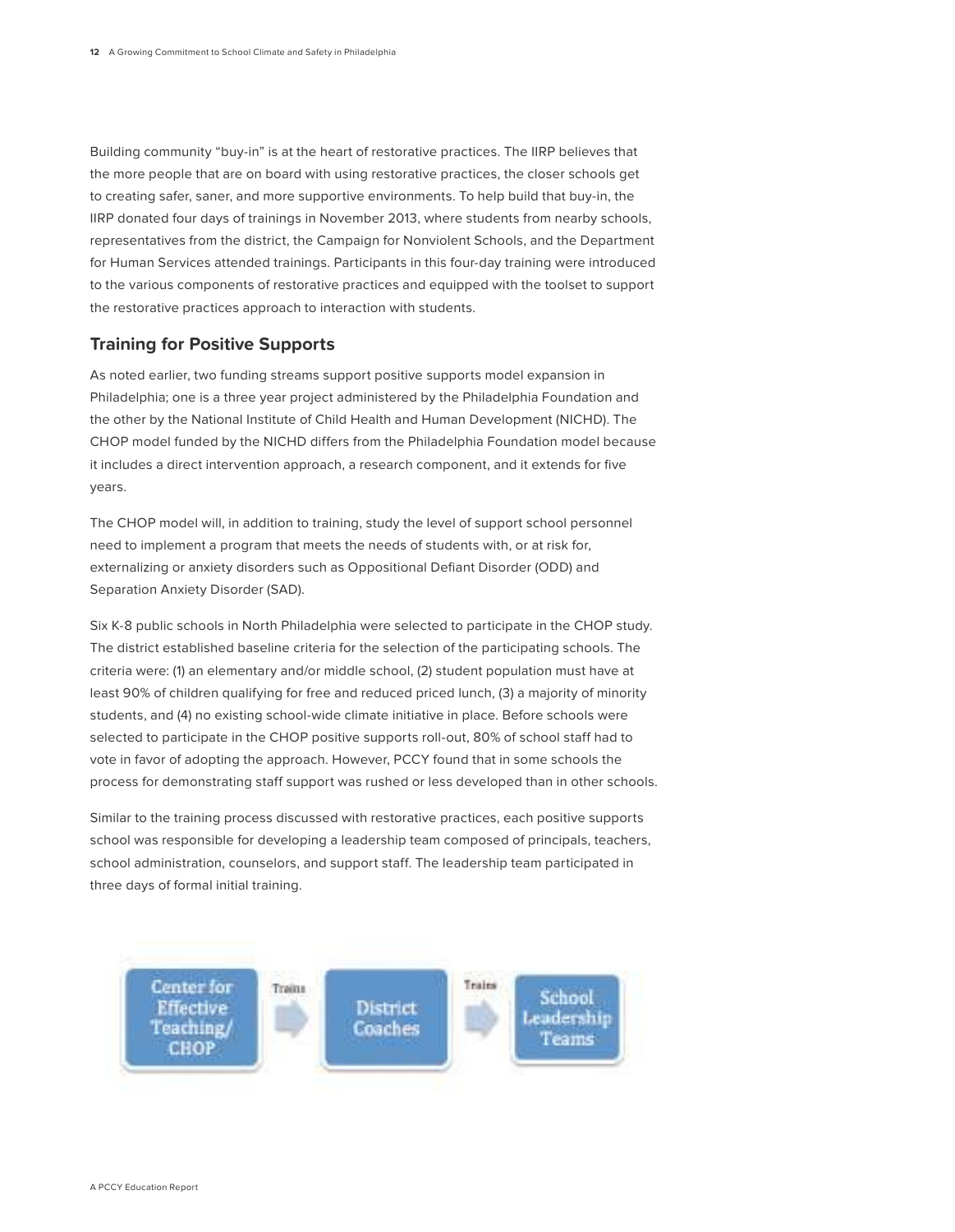Each leadership team was assigned a "coach" from the District who was trained by the Devereux Center for Effective Teaching and CHOP and responsible for ongoing consultation with the schools. The Director of Behavioral Health and her four specialists served in the role of the coaches. To start their work each coach led three days of training for the leadership team's school. Coaches are also expected to conduct two-hour biweekly on-site meetings to help schools develop their positive support practices. The head of each leadership team is expected to maintain frequent communication with their coach via phone and email as needed.

For the schools involved in the CHOP administered grant, as the training and implementation of the model rolls out, each leadership team is required to complete a 23-item checklist to assess the fidelity of implementation. In addition, Devereux and CHOP will conduct a series of interviews and focus groups with randomly selected school personnel throughout the five years of the study. Data pertaining to children's academic performance, office discipline referrals, and absenteeism will also be used to measure the effectiveness of intervention programs of each school. Video recording is another method being employed to measure the fidelity of implementation of the model.

The initial training for the roll out of the model was delayed as a result of leadership changes within the district's central administration and staff turnover at the school level during the summer of 2013. As a result the positive supports schools did not start their rollout until February—some schools started as late as April.

Because the positive supports model is accompanied by a rigorous evaluation, at the end of the five year study, investigators hope to identify the unique and full suite of practices that are critical to creating and sustaining support systems that enhance learning within the classroom and improve overall school climate. Findings from this study can be used as a guide for policymakers, district officials, teachers, and education researchers in their efforts to develop effective strategies for meeting the needs of students with behavioral health challenges.

# **Rolling Out the Intervention Models at the School Building Level**

The roll out of these two models was complicated by and delayed in part by the disruption caused by the closure of 23 schools and far reaching staff layoffs. In large measure, the

school closures were due to state budget cuts that reduced funding by \$243 million.<sup>xv</sup>

PCCY's analysis finds that state cuts to the district means many buildings have far fewer staff and many more students. Using the 2010 and 2014 staff levels for comparison, the student to staff ratio worsened in 92% of the intervention model schools, with

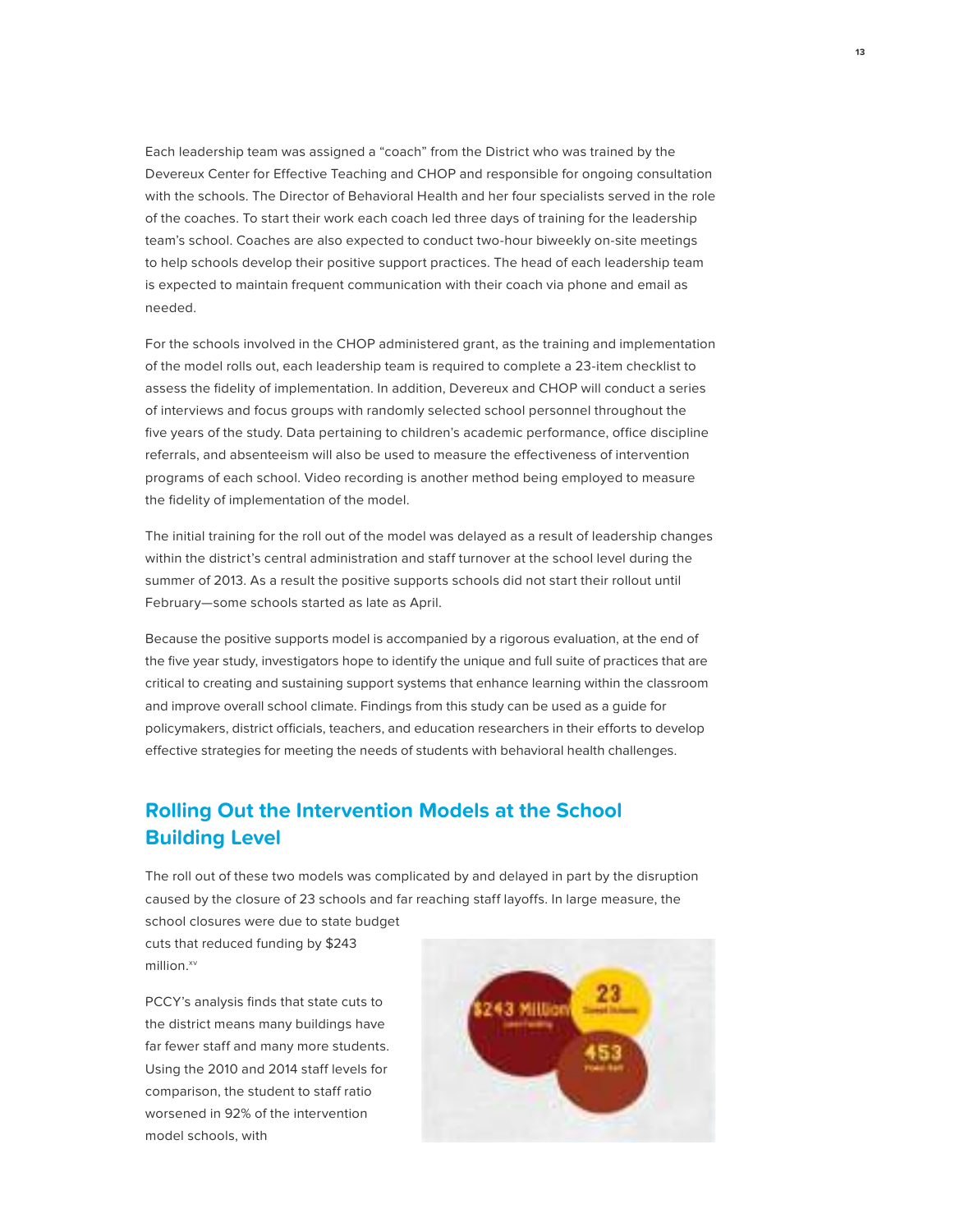Penrose Elementary and Roxborough High School being the only exceptions. Among the 26 schools implementing intervention models, 453 staff positions were cut while student enrollment rose by 2%.

In the most severe case, the student to staff ratio at Chester A. Arthur Middle School more than doubled with staffing being reduced by 25% and student enrollment increasing by 54% since 2010.

Martin Luther King High, Roosevelt, and John Welsh also experienced a reduction in both their students and staff that worsened their student to staff ratio. For example Roosevelt Middle School reduced their student enrollment by 23% between 2010 and 2014 but reduced their staff by 40%, almost double the rate of students. In fact, the student to staff ratio worsened by more than 15% at each of these three schools.

Roxborough High was the only school to maintain their student to staff ratio after both the number of students and staff were reduced by 25%.

Recent incidents at Bartram High School resulted in the calling of a "crisis response team" to the school. Under the leadership of retired Army captain, Ozzie Wright, the school is now taking precautions that are very similar to those aligned with the Zero Tolerance model to "restore order" at Bartram. Instead of using restorative practices, students at Bartram are greeted with metal detectors, renovated surveillance cameras, and an increase in school police presence.



Fewer adults and more children can be a key reason behind recent violence at Bartram High School and the need to shift to negative intervention models.<sup>xvi</sup> PCCY found that from 2010-2014 Bartram High School lost two of its three assistant principals, all three of its community relations and social services liaisons, three of its five counselors, its sole librarian and nearly all of its bilingual counseling assistants.<sup>xvii</sup> Making matters worse was the cut in noontime aides, the people who keep order in the cafeteria and the hallways, which dropped from 23 in 2010, to just five in 2014.<sup>xviii</sup> In spite of the extreme conditions at Bartram, the principal and building staff are in the midst of rolling out its posive supports model and according to Jody Greenblatt at the District , "Bartram is catching up and undertaking the model implementaiton with fidelity." xix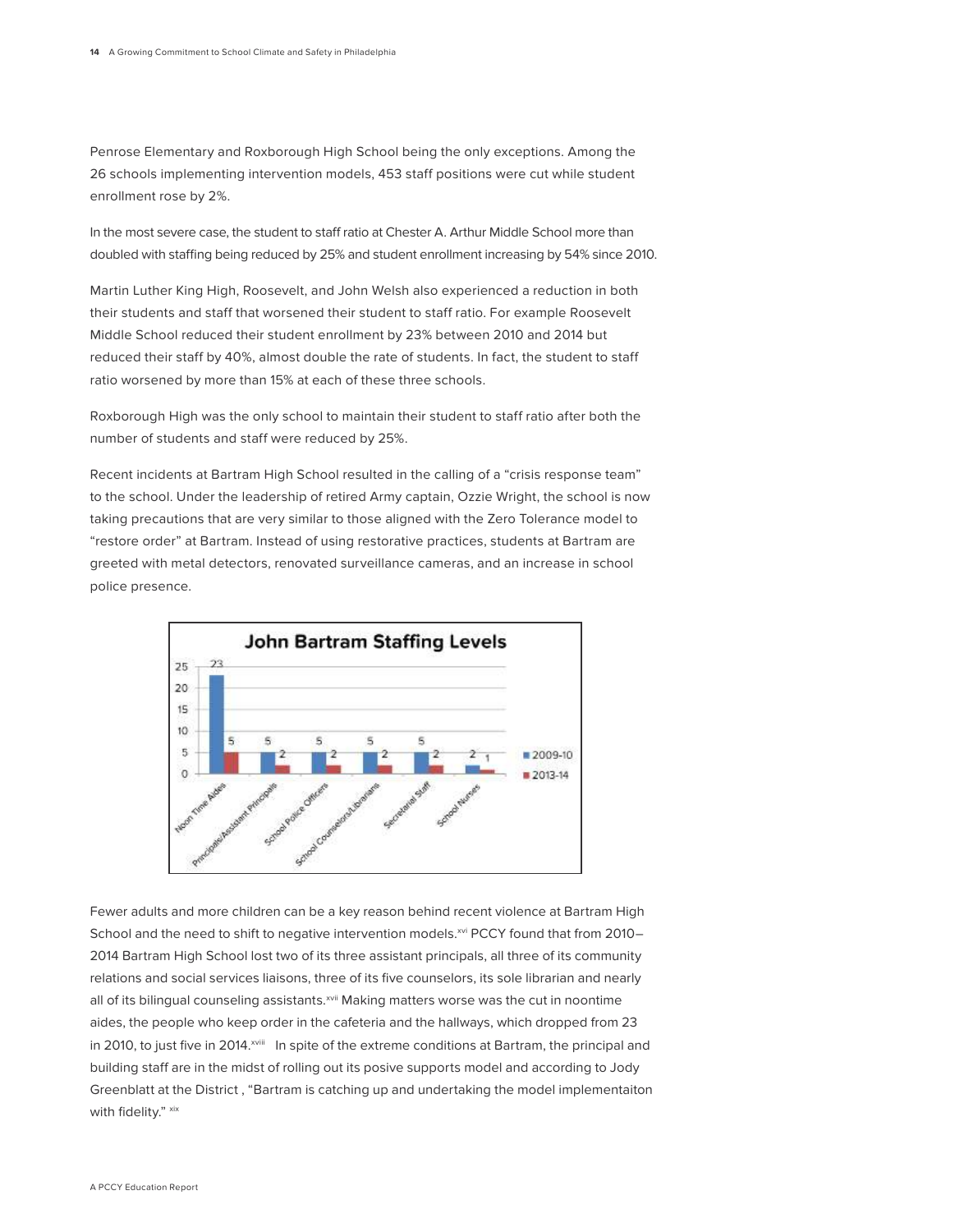Warren G. Harding Middle School had a 56% increase in their student enrollment as a result of the closure of Laura H. Carnell School. Kristen Blizard, Harding's Director of Climate and Safety, suggests that this increase in student enrollment accounts for the rise in the number of out of school suspensions during the 2013-2014 academic year. By way of comparison, before the school closures, Harding Middle School only had 60 out of school suspensions in the fall 2012 semester compared to 104 during the fall 2013 semester, according to Blizard. Worse yet, as a result of a high rate of student transfers and staff turnover, Harding has to retrain everyone (staff and students) on how to effectively implement restorative practices.

Benjamin Franklin High School also received a substantial number of new students after the closures of William Penn High School and University City High School. Principal Gregory Hailey attributed an increase in student fights outside the classroom to the 48% increase in their student enrollment. The school has difficulty controlling the number of fights that take place outside the classroom because there are fewer staff available to monitor hallways and influence student behavior. Restorative practices, as noted by leadership at Benjamin Franklin, are needed now more than ever to reinvent a sense of community on campus.

Otis Hackney III, the principal at South Philadelphia High School, spoke to the challenges he experienced with rollout as a result of limited staff, "The piece that was missing was identifying people that were able to go to Bethlehem or local trainings." Starting the 2014 school year off with 20 fewer teachers from the previous year, Principal Hackney felt the need to devote more time towards building morale and better relationships with his staff. In addition, Principal Hackney mentioned a conflict of scheduling between the professional development time that was allotted for restorative practices vs. more instructionally oriented staff training. As a result, Principal Hackney recognizes that his staff were not as well versed in some of the components associated with restorative practices as they needed to be. Principal Hackney believes that restorative practices can work. He mentioned the success he had with the model while serving as the principal of Springfield Township High School. However, he indicated that running a school with more students and less staff was a real challenge.

While this enormous transition in the operation of the district contributed to the delay in implementation, it also made it hard to keep the implementation process on track. Other factors outside the intervention model's control that also contributed to delays included snow storms and snow days.

## **Some Success Stories with Rollout**

In light of some of these challenges, schools could point to success stories. Leadership at Benjamin Franklin mentions that restorative practices are used everyday inside the classroom. As noted earlier in this report, restorative techniques can also be proactive. For example, teachers at Benjamin Franklin High School use circles to do "check-ins." Ruth King, Principal at Robert Morris, mentioned that these "check-ins" give students the opportunity to "unpack" after breaks so that they are able to be more attentive and focused on academics. The IIRP suggests that "check-ins" give students the opportunity to establish goals for the day, make commitments with respect to behavior, and/or review a recent accomplishment. According to the IIRP, proactive approaches such as check-ins can result in the reduction of class disruptions and support effective classroom management.xx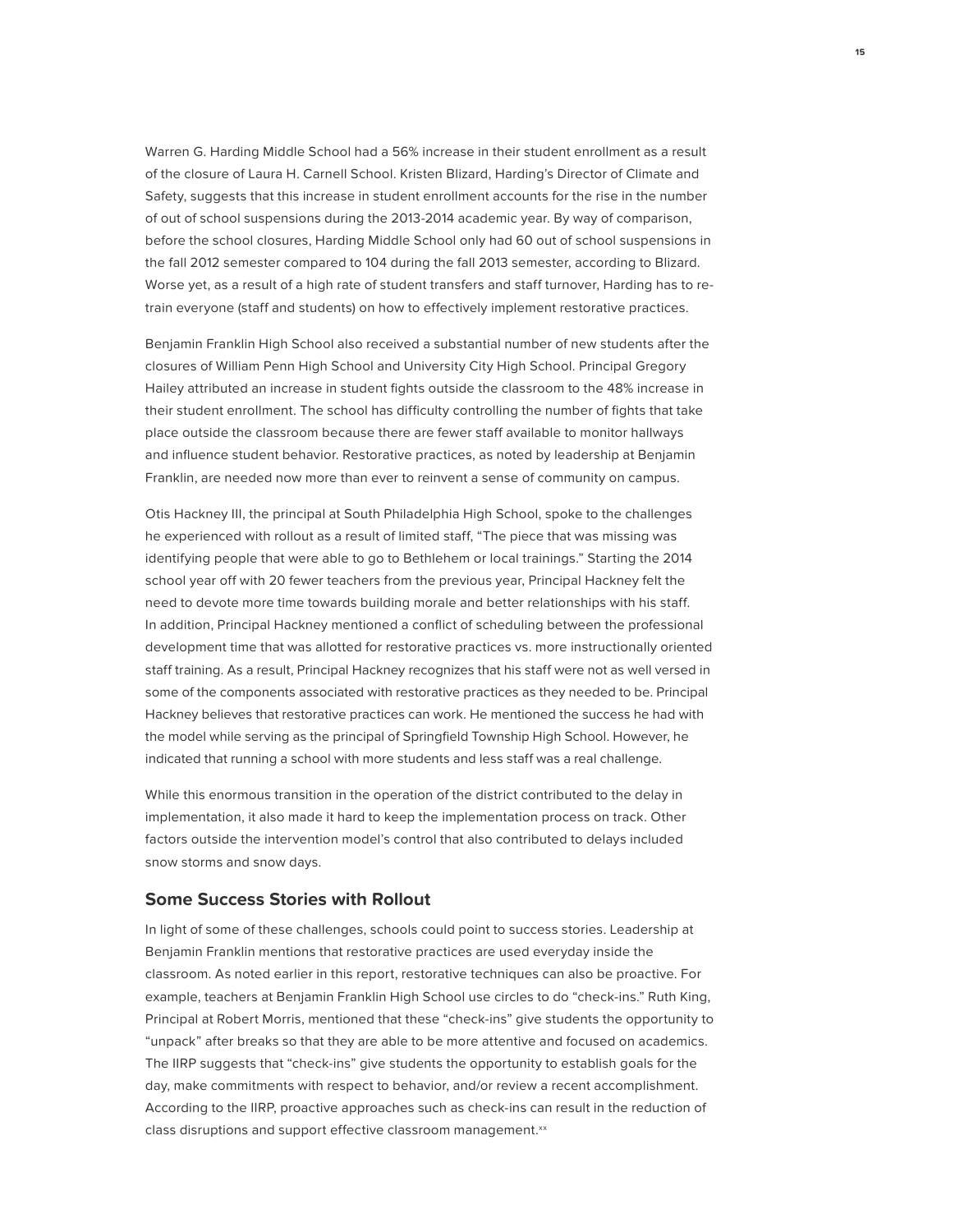## **Red Ticket Club**

Principal Newman uses the "Red Ticket Club" to promote and encourage students to abide by the school's three behavioral expectations. The strategy engages both students and staff which contribute to much of their success according to Principal Newman. Here's how it works:

- **+** One red ticket is randomly placed in the mailbox of five staff members each day.
- **+** These staff members are responsible for handing out their ticket to a student for modeling good behavior. The students never know who
- has the red tickets so it promotes good behavior throughout the day.
- **+** At the end of the day, the names of the five students are called to the office over speakerphone to come and claim their prize.

Students have been rewarded with free school dance tickets or treated to water ice in exchange for their red ticket.

Despite beginning the model late in the academic calendar, Principal Newman at Chester A. Arthur spoke to the success she experienced with rolling out positive supports. "Be respectful, be responsible and be a learner" are the three behavior expectations established at Chester A. Arthur and Principal Newman assures that all of her students are able to recite the "three be's". This is due in part to the interactive video that staff at Chester A. Arthur created for their students. While trying to accurately capture the expected behavior of students at Chester, the video depicts staff modeling their "three be's" throughout the school building including the classroom, cafeteria, and even the restroom. Principal Newman suggests that students were very receptive to the comedic, yet informative video and plans to show it at the beginning of each year to remind students of the behavior they are expected to uphold.

## **Systems to Measure Fidelity**

Fidelity is a key ingredient to the success for the rollout of any model and restorative practices and positive supports are no exception. Since some schools have yet to begin full implementation, it is hard to fully gauge whether or not schools are implementing the models with fidelity. However, both models have systems that emphasize fidelity.

For positive supports the "School-wide Evaluation Tool" (SET) will be used to gauge fidelity. The SET is designed to assess and evaluate the critical features of school-wide effective behavior support each school year.xxi The SET results are used to:

- **+** Assess features that are in place,
- **+** Determine annual goals for school-wide effective behavior support,
- **+** Evaluate on-going efforts toward school-wide behavior support,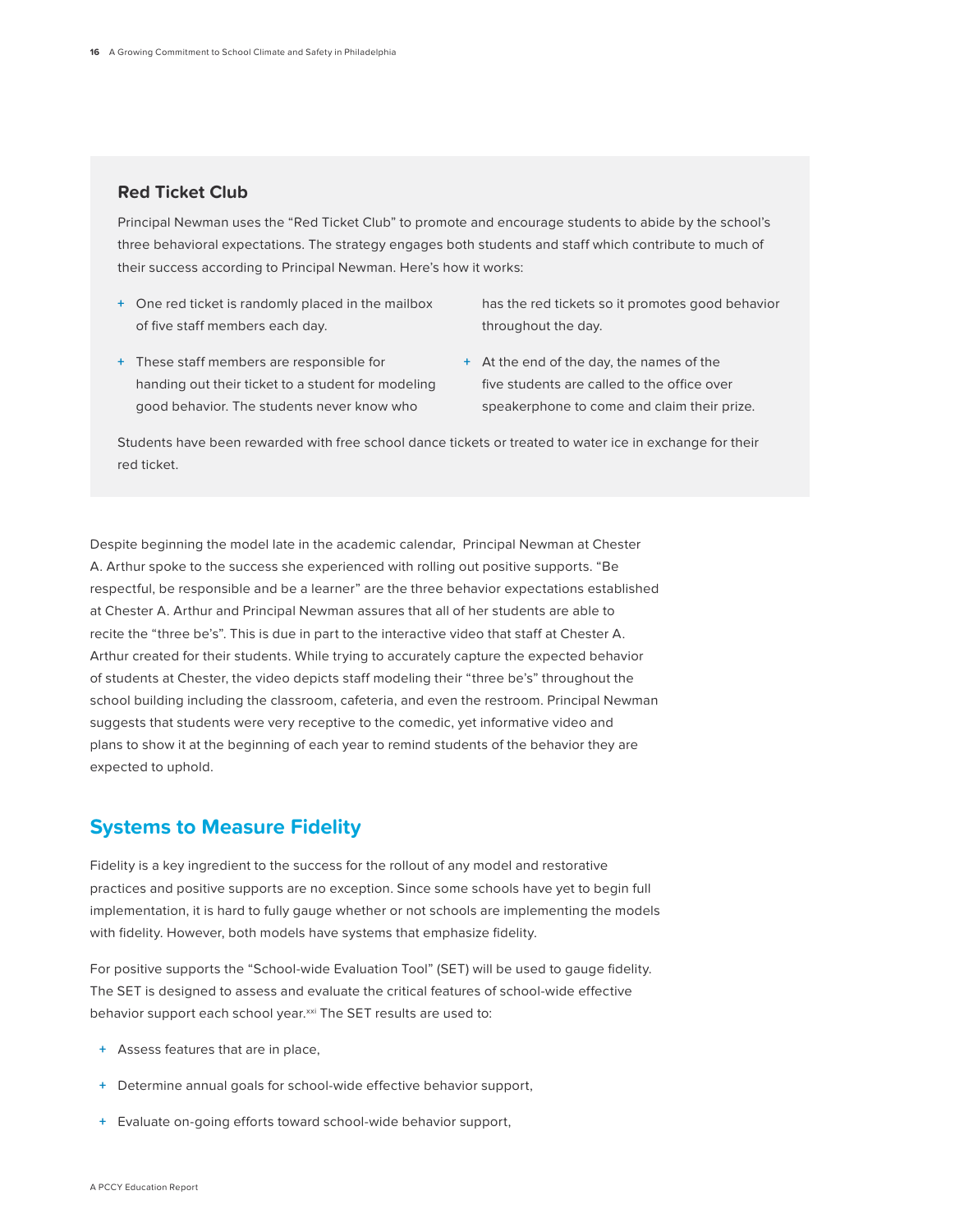- **+** Design and revise procedures as needed, and
- **+** Compare efforts toward school-wide effective behavior support from year to year.

Observations, along with staff and student interviews and surveys, are essential elements to successfully completing the SET.<sup>3</sup>

## **Moving forward with the Intervention Models**

PCCY's previous reports on school climatexxii capture past experiences with rolling out intervention models and the degree to which recommendations for improving the district's school climate work are accepted and having the desired impact. For instance, one of the recommendations in our 2008 report underscores the importance of building the region's capacity to sustain training efforts.

In line with the PCCY recommendations, the district, IIRP, CHOP and the Devereux Center for Effective Schools have each been intentional about building the district's capacity to sustain the implementation of models beyond the three-year grant. One piece of evidence is that a portion of the grants covers the cost of licensing district staff as trainers for these models. This investment can enable the district to conduct and facilitate ongoing trainings and professional development without tapping their budget or seeking grants to pay external providers.

Another recommendation included in PCCY's previous reports was the need for schools to display a "readiness" factor, which includes buy-in from all school staff before rolling out these models. In the case of the positive supports programs schools receiving resources adminstered by CHOP, the readiness factor was demonstrated by the school staff's affirmative vote to implement the model. PCCY commends the District for adopting intervention models to improve school climate and safety. In spite of the "readiness factor" demonstrated by teacher and building leadership buy-in that stressed conditions in these schools where student to teacher ratios have increased may be undermining the fidelity of implementation. As a result, more must be done to sustain and build buy-in and capacity at the school level.

In addition to buy-in, schools must have an adequate amount of staff time available to effectively implement with fidelity and monitor progress over time. An increase in student enrollment and/or a decrease in staff means staff are likely to have less time to devote to this important work. Karyn Lynch, the district's Chief of Student Support Services, is charged with deepening school level buy-in for both models. Lynch indicated that in 2014, more professional development days are scheduled to increase the fidelity of implementation. There is anticipation for higher attendance and greater reception with the new schedule set for the summer.

3 More details on SET can be found by visiting this link: http://pbis.org/ evaluation/evaluation\_ tools.aspx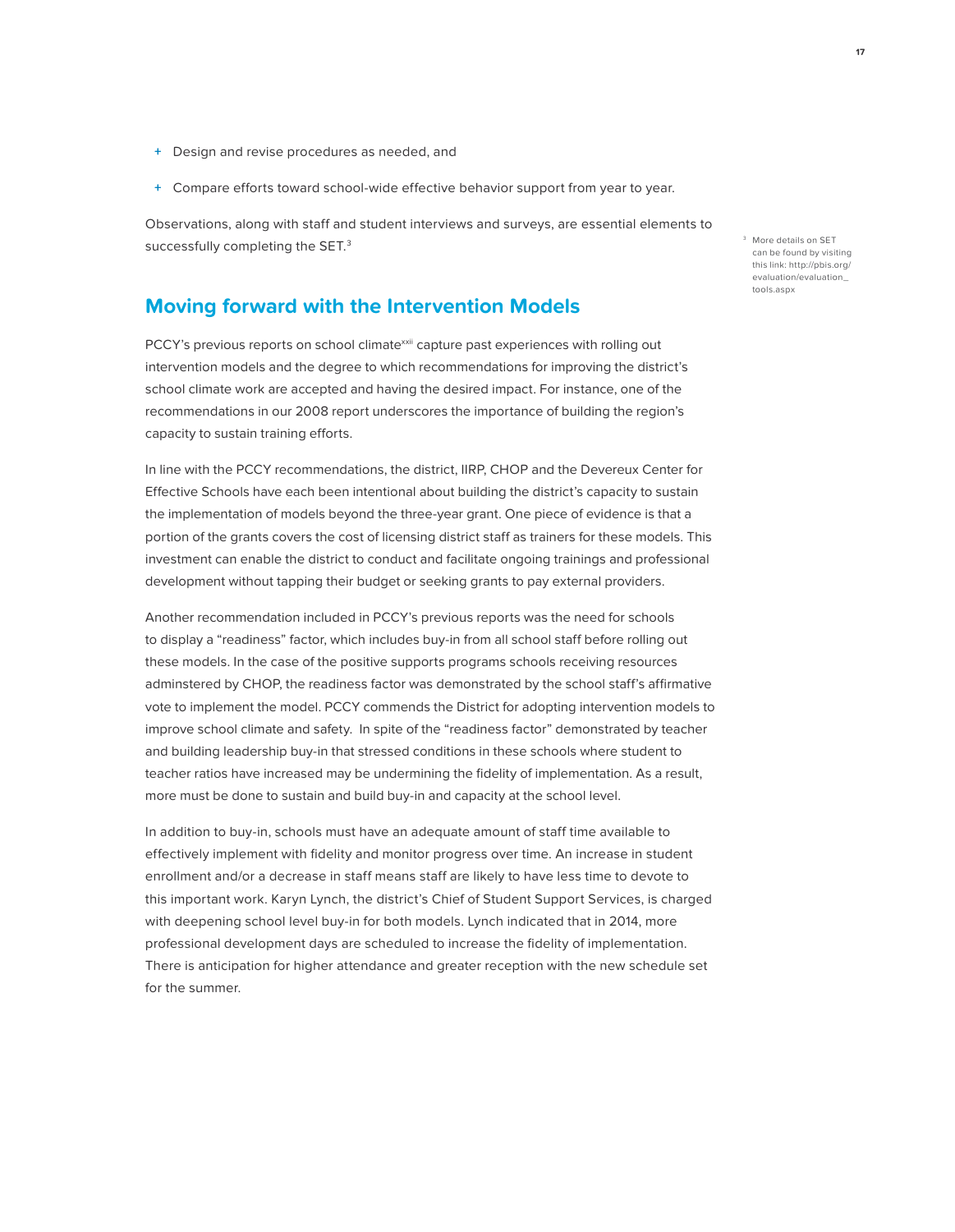# **Conclusion**

The investors, partners, teachers, academic and system leaders at the district and students have demonstrated a strong appreciation of the potential for both models to create a school climate that invigorates learning and inspires students to achieve. The investments are wise and under traditional conditions may have been substantial enough to improve the climate in these 26 schools. However, far-reaching layoffs, fear of layoffs, significant transitions in the principal corps all have created unforeseen obstacles to the smooth implementation of these models. The partners and the district share a strong commitment to finding ways to overcome these challenges and deepen the level of utilization of the practices in the SY 2015 school year. Fortunately, the recent investment of \$3.5 million in Federal School Climate Transformation funds awarded to the District can make it possible for stronger and even wider adoption of these critical practices to take hold.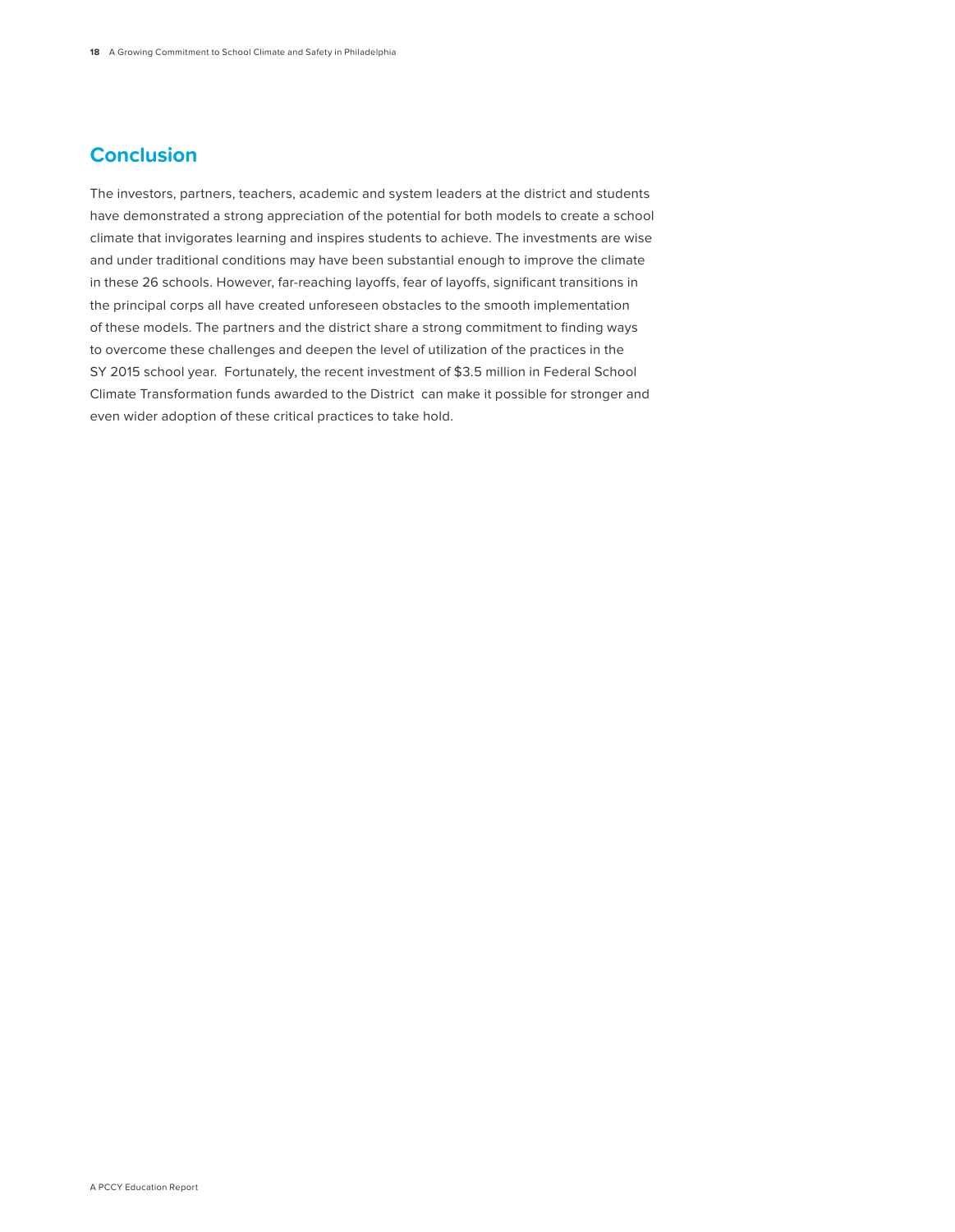#### **SOURCES**

- i https://www.pccy.org/userfiles/file/Education/PBS%20Newsletters/PBS%20Express%20-%20Summer%20 08.pdf
- ii U.S. Department of Education, Guiding Principles: A Resource Guide for Improving School Climate and Discipline, Washington, D.C., 2014.
- iii Skiba, R. J. & Peterson, R. L. (2000). School discipline at a crossroads: from zero tolerance to early response. Exceptional Children. 66(3) Research Library pg. 335
- iv Office of Civil Rights 2011–2012
- v Breaking Schools Rules: A Statewide Study of How School Discipline Relates to Students' Success and Juvenile Justice Involvement, A report from the Council of State Governments Justice Center and the Public Policy Research Institute at Texas A&M University. (2011). Retrieved from: http://csgjusticecenter.org/ youth/breaking-schools-rules-report/
- vi Zero Tolerance in Philadelphia: Denying Educational Opportunities and Creating a Pathway to Prison
- vii I.A. Toldson, T. McGee, and B. P. Lemmons, "Reducing Suspensions by Improving Academic Engagement among School Age Black Males," paper presented at the Closing the School Discipline Gap: Research to Practice conference, Washington, D.C. January 10, 2013
- viii Shaps, E. (2005). Getting results, developing safe and healthy kids update 5: student health, supportive schools, academic success, chapter 3. The Role of supportive school environments in promoting academic success. Taken from: http://www.devstu.org/research-articles-and-papers-the-role-of-supportive-schoolenvironments-in-promoting-academic-success
- <sup>ix</sup> Climate Change: Implementing School Discipline Practices That Create a Positive School Climate, A report from the Alliance for Excellent Education. (2013). Retrieved from http://all4ed.org/wp-content/ uploads/2013/09/HSClimate2.pdf
- x http://thenotebook.org/december-2011/114289/zero-tolerance-dropped-code-conduct-critics-skeptical
- xi Costello, B., Wachtel, J., & Wachtel, T. (2009). The Restorative Practices Handbook for Teachers, Disciplinarians and Administrators. International Institute of Restorative Practices.

xii Ibid.

xiii Ibid.

xiv Ibid.

- xv http://www.psea.org/Apps/Budget/BudgetImpact.aspx
- xvi http://articles.philly.com/2014-04-01/news/48739402\_1\_school-staffers-principal-school-calm
- xvii http://thepccy.blogspot.com/2014/04/whats-really-causing-chaos-at-bartram.html
- xviii https://www.pccy.org/userfiles/file/SocialMedia/BartramPositions.pdf
- xix Author's conversation with Ms. Greenblatt, October 27, 2014
- xx Costello, B., Wachtel, J., & Wachtel, T. (2009). The Restorative Practices Handbook for Teachers, Disciplinarians and Administrators. International Institute of Restorative Practices.
- xxi Positive Behavioral Intervention and Supports—www.pbis.com
- xxii https://www.pccy.org/userfiles/file/Education/PBS%20Report.pdf, https://www.pccy.org/userfiles/file/ PolicyBriefs/CitywidePBS.pdf